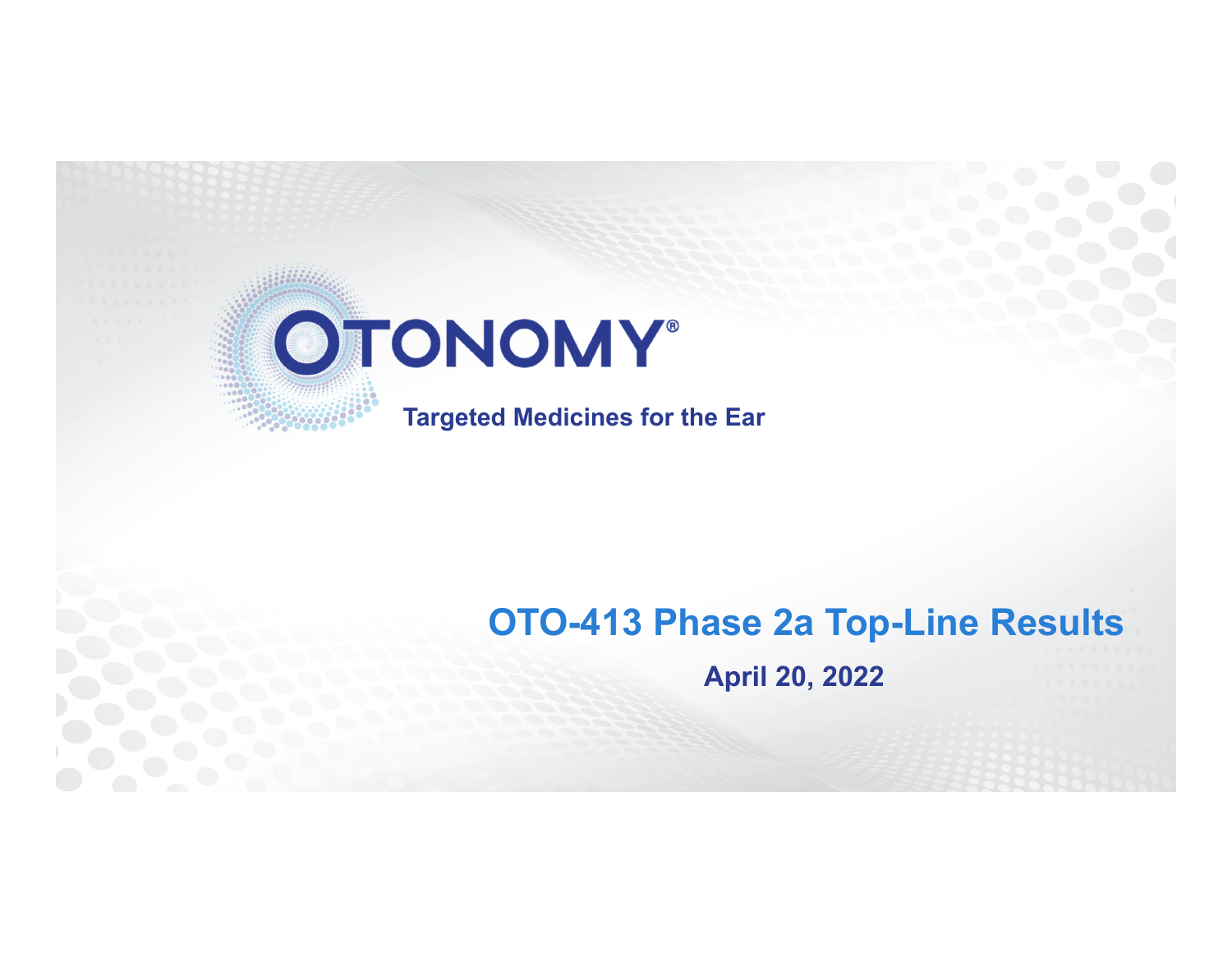

#### **Safe Harbor Statement**

These slides and the accompanying oral presentation (the "Presentation") contain forward-looking statements within the meaning of the Private Securities Litigation Reform Act of 1995. Forward-looking statements generally relate to future events or future financial or operating performance of Otonomy, Inc. ("Otonomy"). Forward-looking statements in this Presentation include, but are not limited to, statements relating to design, patient recruitment, enrollment, compliance and conduct for, and timing of results for and initiation of, ongoing and future clinical trials; Otonomy's development plans and timelines for its product candidates and programs; the potential benefits and advantages of Otonomy's product candidates and programs; Otonomy's INDenabling activities and plans to support an IND filing; expectations regarding market size and the number of patients who suffer from the diseases and disorders we are targeting; opportunity of Otonomy's product candidates and programs; expectations regarding Otonomy's ability to advance its pipeline; and Otonomy's anticipated upcoming milestones. Otonomy's expectations regarding these matters may not materialize, and actual results in future periods are subject to risks and uncertainties. Actual results may differ materially from those indicated by these forwardlooking statements as a result of these risks and uncertainties, including but not limited to: delays and disruption resulting from the COVID-19 pandemic and governmental responses to the pandemic, including current and future impacts to Otonomy's operations, the initiation and progression of, and enrollment in, its planned and current clinical trials, and patient conduct and compliance; Otonomy's ability to accurately forecast financial results; Otonomy's expectation that it will incur significant losses for the foreseeable future; Otonomy's ability to obtain additional financing; Otonomy's dependence on the regulatory success and advancement of its product candidates; the uncertainties inherent in the drug development process, including, without limitation. Otonomy's ability to adequately demonstrate the safety and efficacy of its product candidates, the nonclinical and clinical results for its product candidates and the potential for clinical trials to differ from preclinical, early clinical, preliminary, top-line or expected results, which may not support further development, and challenges related to patient enrollment, conduct and compliance in clinical trials; the integrity of patient-reported outcomes in its current and future clinical trials; the risks of the occurrence of any event, change or other circumstances that could impact the performance under or give rise to the termination of any collaboration or license agreements, or that could impact Otonomy's ability to repay or comply with the terms of the loan provided by Oxford Finance LLC; side effects or adverse events associated with Otonomy's product candidates; Otonomy's ability to obtain regulatory approval and successfully commercialize its product candidates, if approved; competition in the biopharmaceutical industry; Otonomy's dependence on third parties to conduct nonclinical studies and clinical trials, to supply raw materials, and for the manufacture of its product candidates; Otonomy's ability to protect its intellectual property related to its product candidates in the United States and throughout the world; expectations regarding potential therapy benefits, market size, opportunity, and growth; Otonomy's ability to manage operating expenses; implementation of Otonomy's business model and strategic plans for its business, products and technology; general economic and market conditions; and other risks. Information regarding the foregoing and additional risks may be found in the section entitled "Risk Factors" in Otonomy's Annual Report on Form 10-K filed with the Securities and Exchange Commission (the "SEC") on February 28, 2022, and Otonomy's future reports to be filed with the SEC. This Presentation is dated as of April 20, 2022 and based on information available to Otonomy as of that date, and Otonomy undertakes no obligation to update any forward-looking statements, whether as a result of new information, future events or otherwise, except as required by applicable law. This Presentation also contains estimates and other data based on publications and research, surveys and studies conducted by third parties, some of which were commissioned by Otonomy. These data involve a number of assumptions and limitations, and you are cautioned not to give undue weight to such estimates. Otonomy has not independently verified the data generated by third parties and, accordingly, cannot quarantee their accuracy or completeness. In addition, projections, assumptions and estimates of its future performance and the future performance of the markets in which it operates are necessarily subject to a high degree of uncertainty and risk due to a variety of factors, which could cause results to differ materially from those expressed in such projections, assumptions and estimates. This Presentation includes products that are under clinical investigation and which have not yet been approved for marketing by the U.S. Food and Drug Administration. They are currently limited by federal law to investigational use, and no representation is made as to their safety or effectiveness for the purposes for which they are being investigated.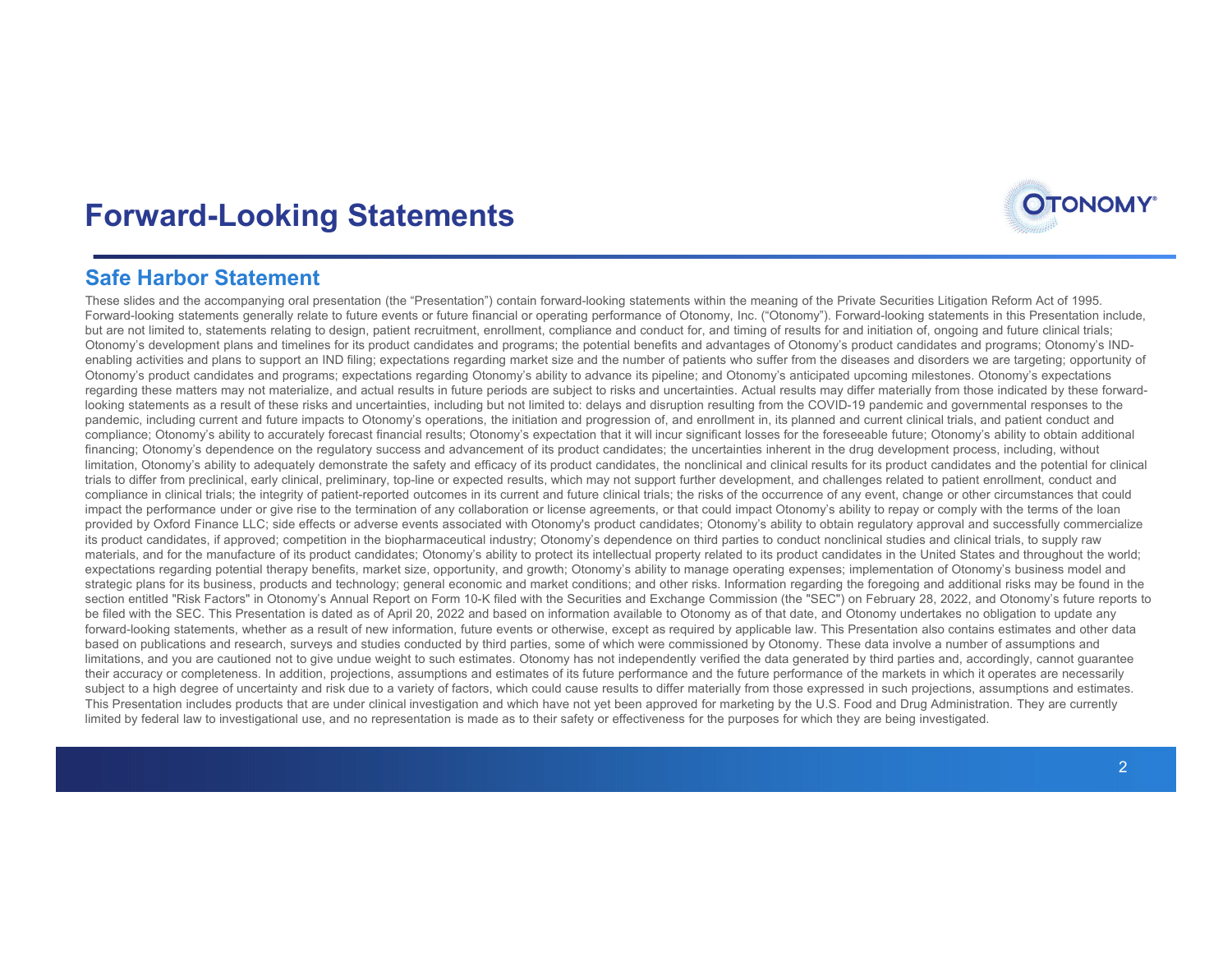

- • Clinical signal again demonstrated for OTO-413 vs. placebo for multiple endpoints based on responder analysis at Day 57 and Day 85 (supporting prior Phase 1/2 results)
- • Clinically-meaningful improvement demonstrated for OTO-413 across range of hearing levels – supports continued targeting of broad hearing loss population
- • Study provides important learnings regarding target patient profile, speech-in-noise test performance, and study conduct considerations for future trials
- •Treatment with OTO-413 was well tolerated
- •Enrollment in higher dose cohorts is ongoing with results expected for 2H22
- • These results support continued development of OTO-413 for hearing loss including planning for initiation of a Phase 2 dose-ranging efficacy trial by the end of 2022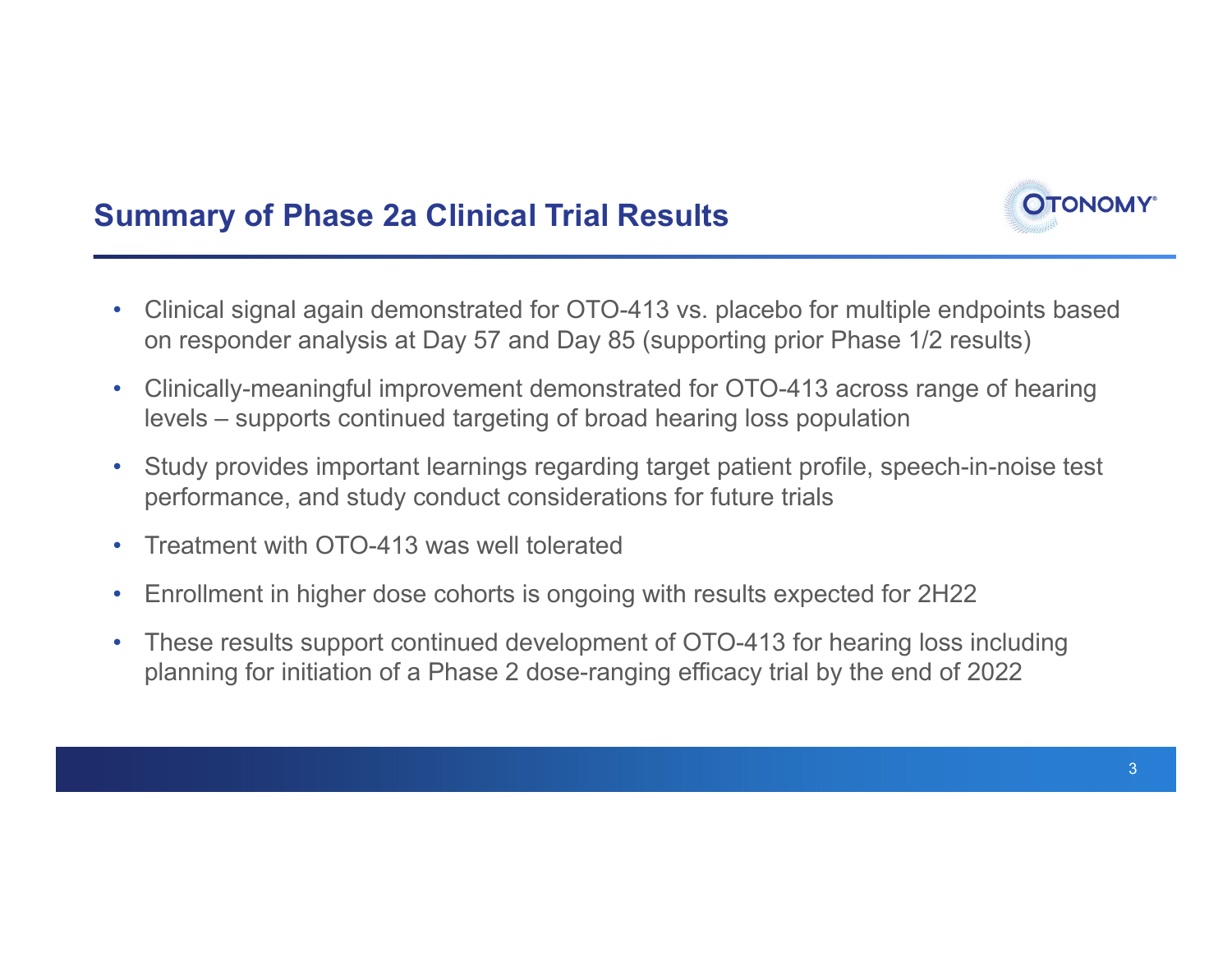## **OTO-413 Targets the Major Complaint of Hearing Loss Patients: Difficulty Hearing in Noisy Setting**



### **> 50M in U.S. Self-Report Problem Hearing in Background Noise1**



- Breakthrough research over last decade identified cochlear synaptopathy (CS) as underlying cause of hearing loss
- CS is loss of connection between inner hair cells and auditory nerve fibers
- Evidence suggests that CS occurs earlier than hair cell loss due to noise exposure and aging
- Patients with CS report speech-in-noise hearing loss (functional hearing in real-world setting)
- Neurotrophins are potential treatment approach
- OTO-413 is sustained exposure formulation of brain-derived neurotrophic factor (BDNF)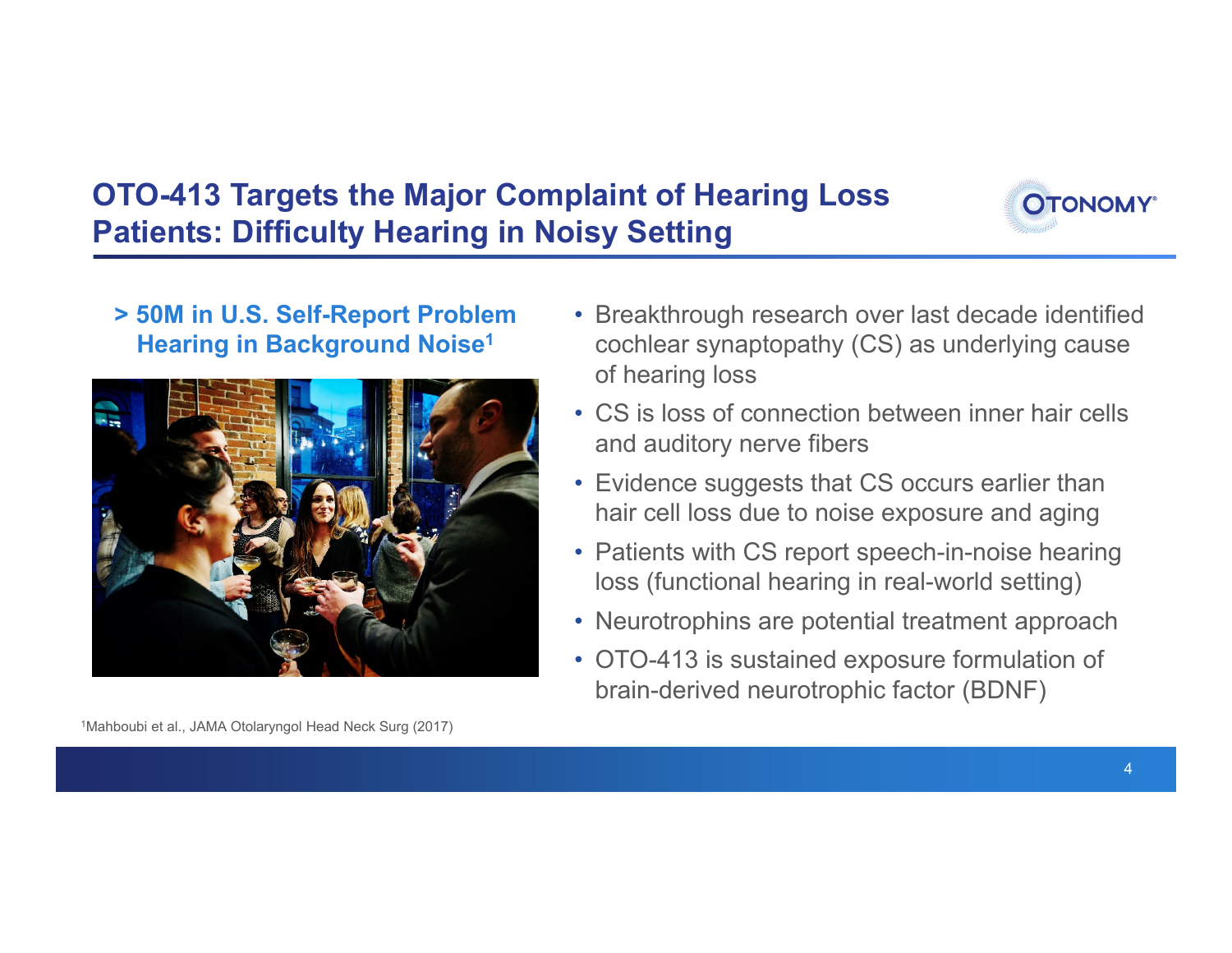

**Randomized, double-blinded, placebo-controlled efficacy cohort of OTO-413 given as a single intratympanic injection in subjects with hearing loss**



Screening & Baseline 3-month Follow-up: hearing tests at Day 15, 29, 57 and 85

- 33 patients with self-reported speech-in-noise (SIN) hearing loss confirmed by testing
- Same primary endpoint used in Phase 1/2 trial: responder analysis based on clinically meaningful improvement in SIN hearing tests at both Day 57 and Day 85
- SIN hearing tests include DIN, WIN and American English Matrix
- Patients completed Patient Global Impression of Change (PGIC) question at each visit
- Not powered for statistical significance purpose of study was to evaluate treatment benefit of OTO-413 in second, independent study and provide additional data on SIN tests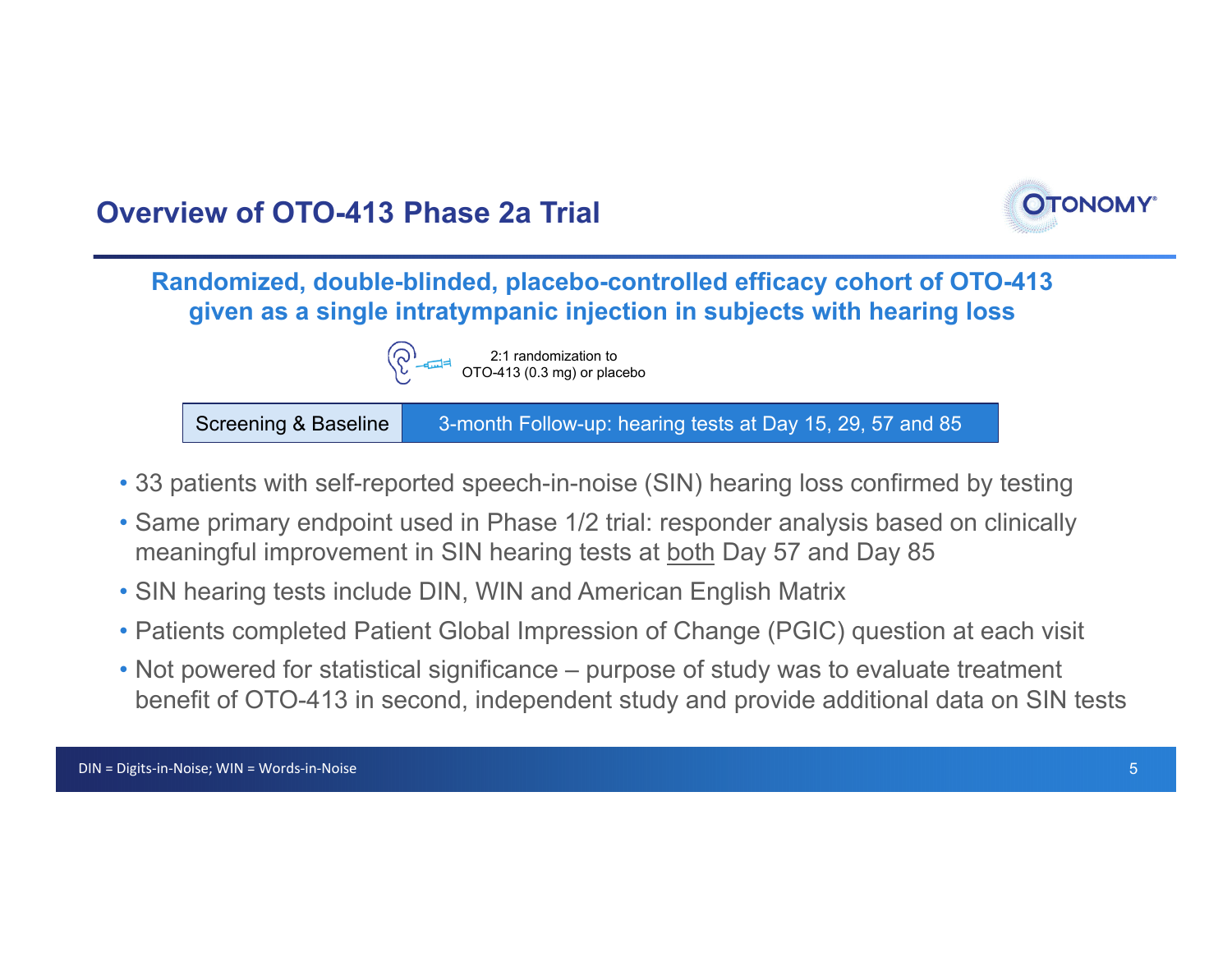### **Balanced Baseline Characteristics and Demographics**

|                                        | <b>OTO-413</b><br>$(N=22)$ | <b>Placebo</b><br>$(N=11)$ |
|----------------------------------------|----------------------------|----------------------------|
| Male $- n$ (%)<br>Female $- n$ (%)     | 10(45.5)<br>12(54.5)       | 5(45.5)<br>6(54.5)         |
| Age in years, mean (SD)                | 50.2(12.2)                 | 47.5 (12.9)                |
| Low Frequency PTA, mean (SD)           | 37.1 dB (16.3)             | 34.2 dB (16.5)             |
| High Frequency PTA, mean (SD)          | 61.4 dB (19.6)             | 55.6 dB (16.4)             |
| Digits-in-Noise SRT, mean (SD)         | $-4.6$ dB $(4.0)$          | $-4.7$ dB $(6.0)$          |
| Words-in-Noise SRT, mean (SD)          | 15.0(6.5)                  | 15.5(5.5)                  |
| American English Matrix SRT, mean (SD) | $-4.2(4.4)$                | $-3.1(4.2)$                |

- DIN and WIN baseline results are slightly worse in Phase 2a compared to Phase 1/2 cohort
- Phase 2a low frequency PTA is worse than Phase 1/2, while high frequency PTA is comparable

**OTONOMY**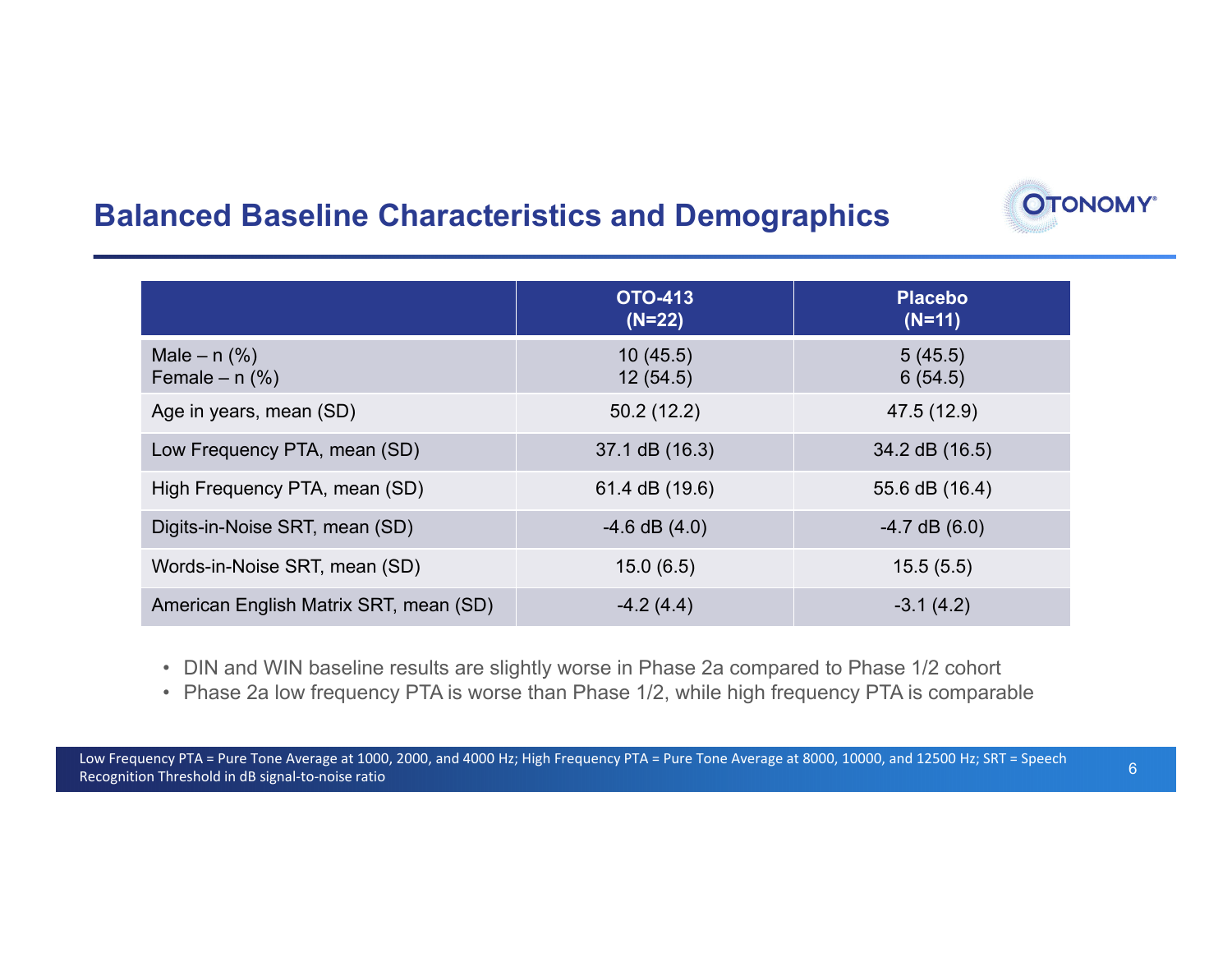### **Summary of Phase 2a Patient Disposition**



- **5 patients with Non-Evaluable WIN test\***
- **1 patient missing Day 57 and 1 patient missing Day 85; LOCF used for assessing response**

**Non-evaluable based on assessment of patient profile by blinded reviewer (atypical audiogram, confounding comorbidities, ability to perform tests)**

- **1 patient with Non-Evaluable WIN test\***
- **1 patient missing Day 85; LOCF used for assessing response**

7

**OTONOMY®**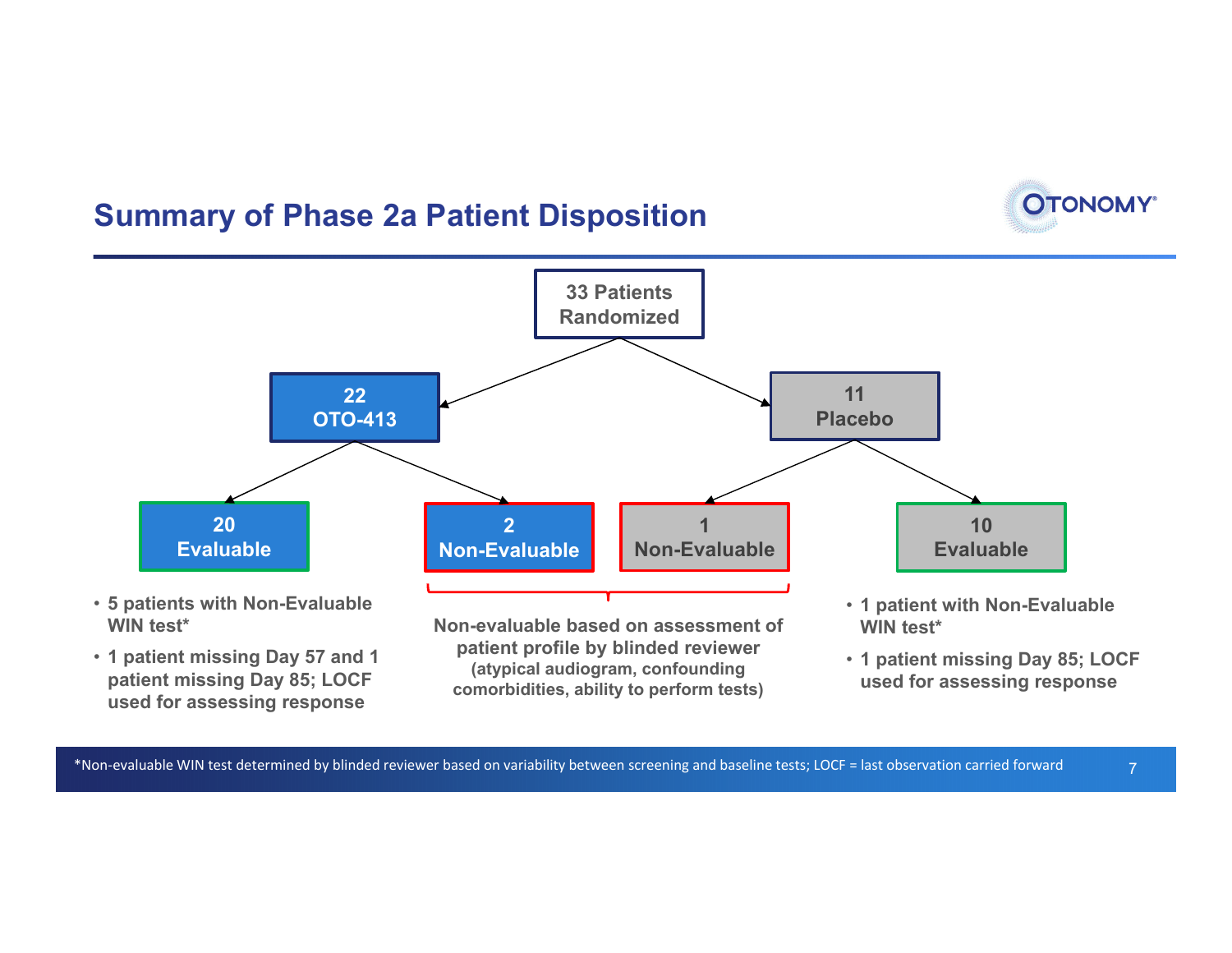### **Efficacy Endpoints Assessed in Phase 2a Clinical Trial**



#### **Digits-in-Noise Test (DIN)**

- Used as screening test for patient eligibility in clinical trial
- 3 numbers spoken in presence of background noise (e.g., 9-2-5)
- Adaptive algorithm to identify SRT
- 3 dB improvement required for CMI (same as Phase 1/2)

**Words-in-Noise Test (WIN)**

- Standard test in hearing loss refs
- 5 words presented at each of 7 fixed signal-to-noise ratios
- Test provides SRT and speech intelligibility curve
- 4 dB improvement required for CMI (increase from 2 dB in Phase 1/2)

**Each test determines a Speech Recognition Threshold (SRT) = signal-to-noise ratio where subject gets 50% correct**

|                    | т.<br>Say the word food  |                  |                       |
|--------------------|--------------------------|------------------|-----------------------|
| 24dB<br><b>SNR</b> | Say the word pain<br>2.  |                  |                       |
|                    | Say the word late<br>3.  |                  | 21.Say the word make  |
|                    | 4.<br>Say the word dodge |                  |                       |
|                    | 5.<br>Say the word cool  |                  | 22.Say the word soap  |
| 20dB<br><b>SNR</b> | 6.<br>Say the word ditch | 8dB              | 23.Say the word young |
|                    | Say the word kick<br>7.  | <b>SNR</b>       | 24.Say the word sour  |
|                    |                          |                  | 25.Say the word half  |
|                    | Say the word luck<br>8.  |                  | 26.Say the word sheep |
|                    | 9.<br>Say the word gun   |                  | 27.Say the word mess  |
|                    | 10.Say the word such     | 4 <sub>dB</sub>  | 28.Say the word mood  |
|                    | 11.Say the word wire     | <b>SNR</b>       | 29.Say the word long  |
| 16dB               | 12.Say the word time     |                  |                       |
| <b>SNR</b>         | 13. Say the word have    |                  | 30.Say the word far   |
|                    | 14.Say the word judge    |                  | 31.Say the word bath  |
|                    | 15.Say the word dog      | 0 <sub>d</sub> B | 32.Say the word dab   |
| 12dB               |                          | <b>SNR</b>       | 33.Say the word get   |
|                    | 16.Say the word rush     |                  | 34.Say the word read  |
|                    | 17.Say the word voice    |                  | 35.Say the word life  |
| <b>SNR</b>         | 18.Say the word tool     |                  |                       |
|                    | 19.Say the word search   |                  |                       |
|                    | 20.Say the word good     |                  |                       |

#### **American English Matrix Test**

- Common test in Europe but not US
- 20 five-word sentences
- Adaptive algorithm to identify SRT
- 2 dB improvement required for CMI (same as Phase 1/2)

#### **Patient Global Impression of Change (PGIC)**

- Single question answered by patient at each follow-up visit
- "Since the beginning of the clinical study, how would you rate your ability to hear in a noisy environment?"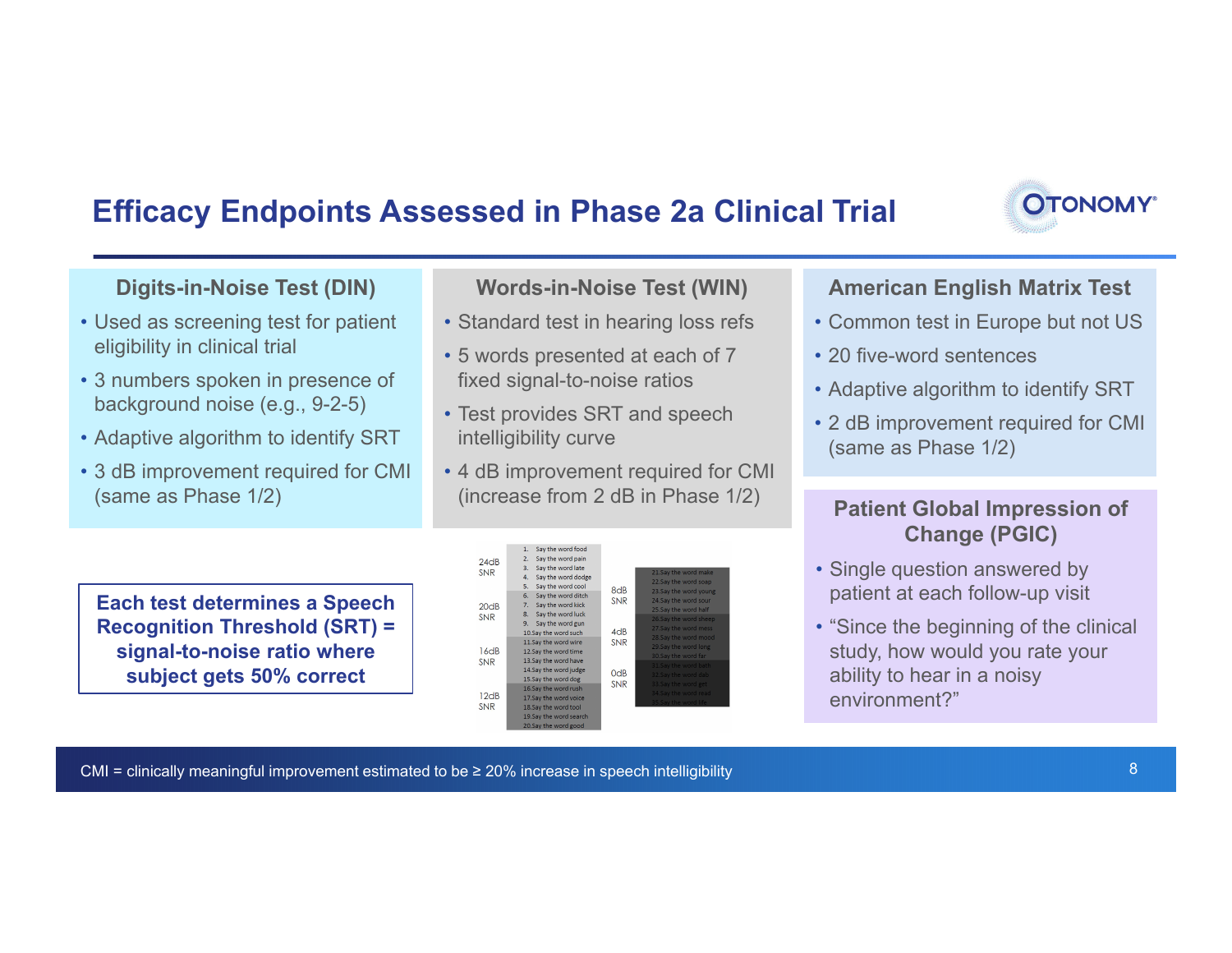### **OTO-413 Efficacy Signal Demonstrated on Responder Analysis (Responder = clinically meaningful improvement at both Day 57 and Day 85)**

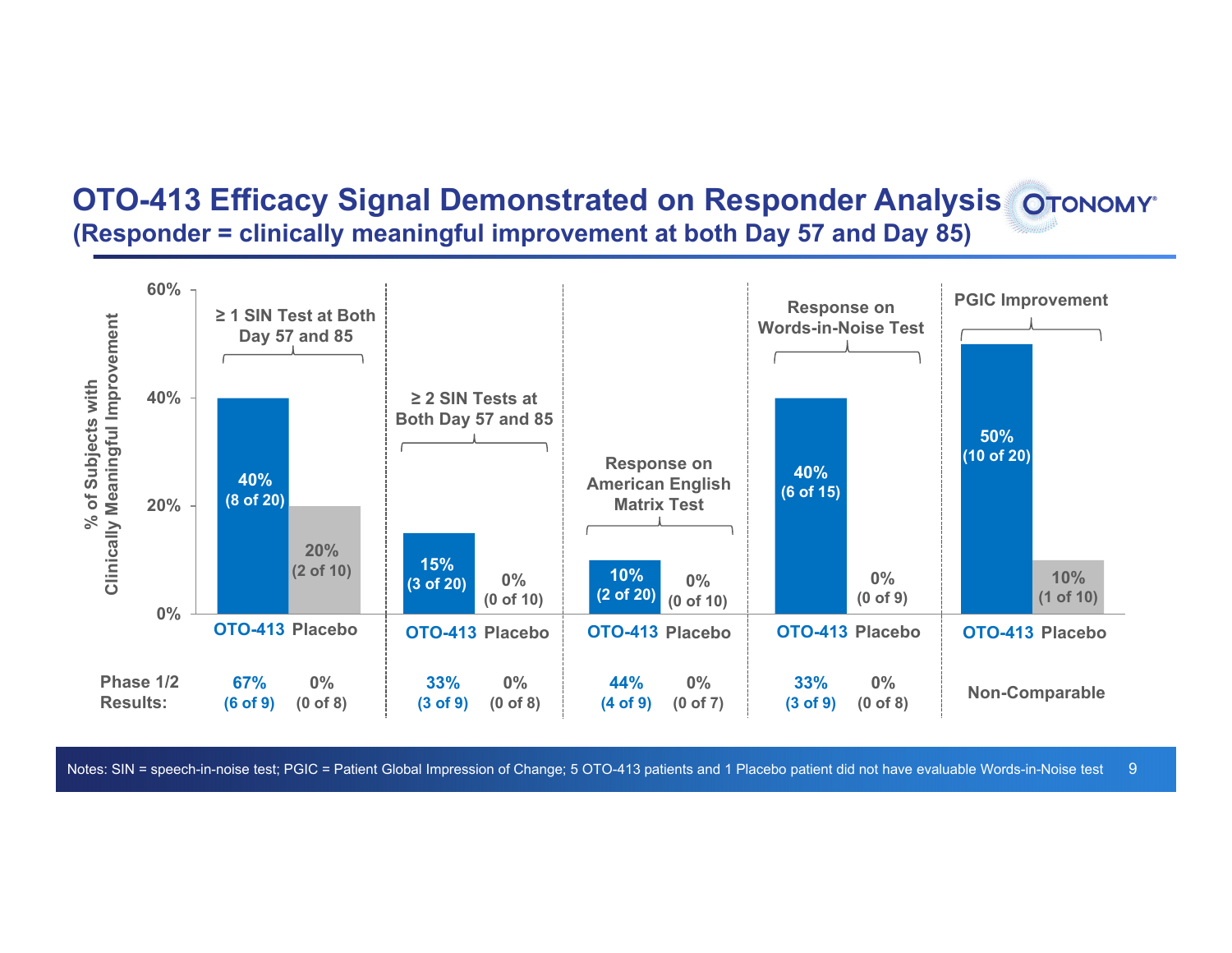### **Response for Subset with Moderate-to-Severe Hearing Loss**



**OTONOMY**\*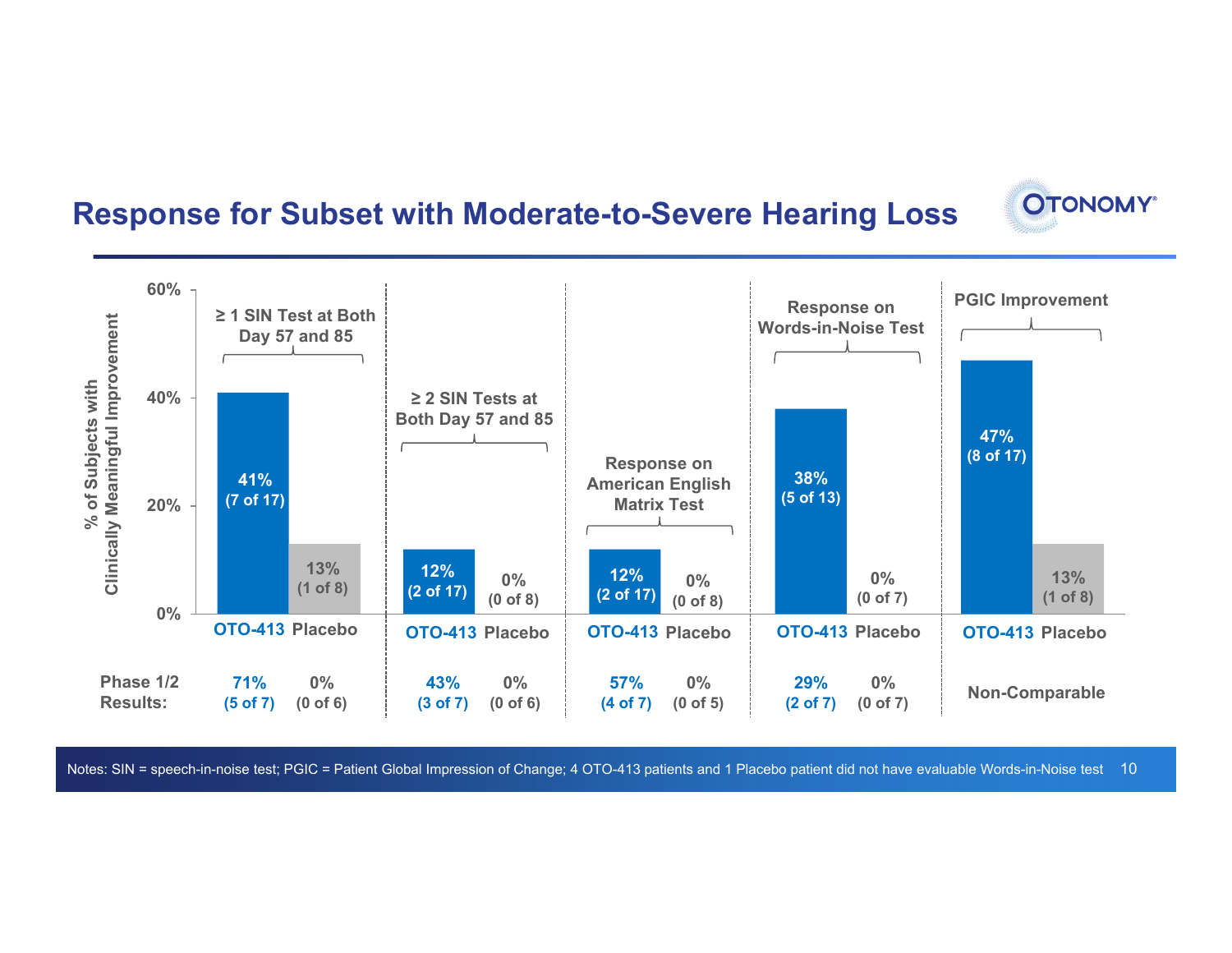### **OTO-413 Clinical Signal Observed**





Notes: Responder requires clinically meaningful improvement at both Day 57 and Day 85; PGIC = Patient Global Impression of Change; 5 OTO-413 patients and 1 Placebo patient did not have evaluable Words-in-Noise test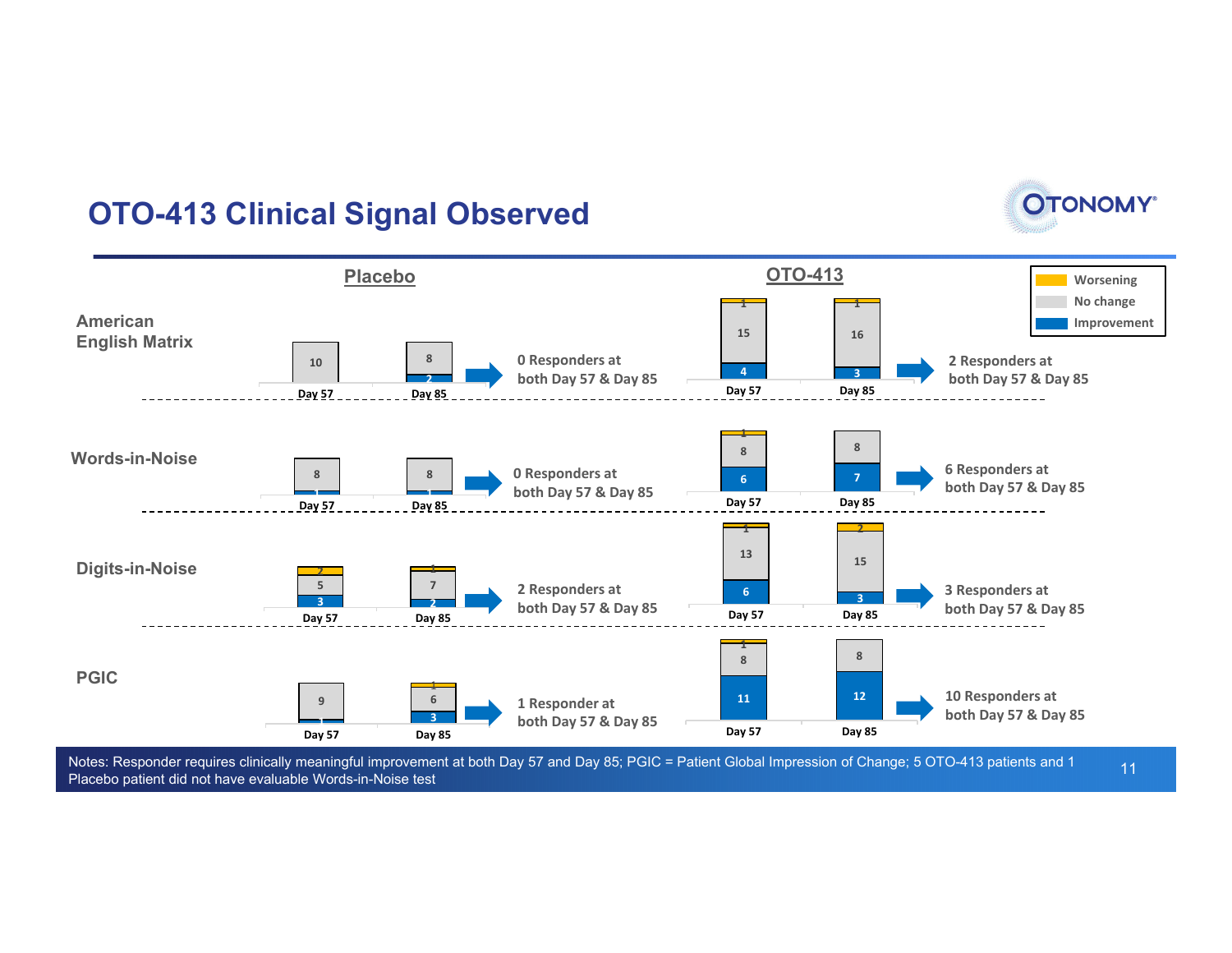### **Improvement in Speech Intelligibility for OTO-413 Responders Based on Words-in-Noise Test (with reference to other endpoints)**



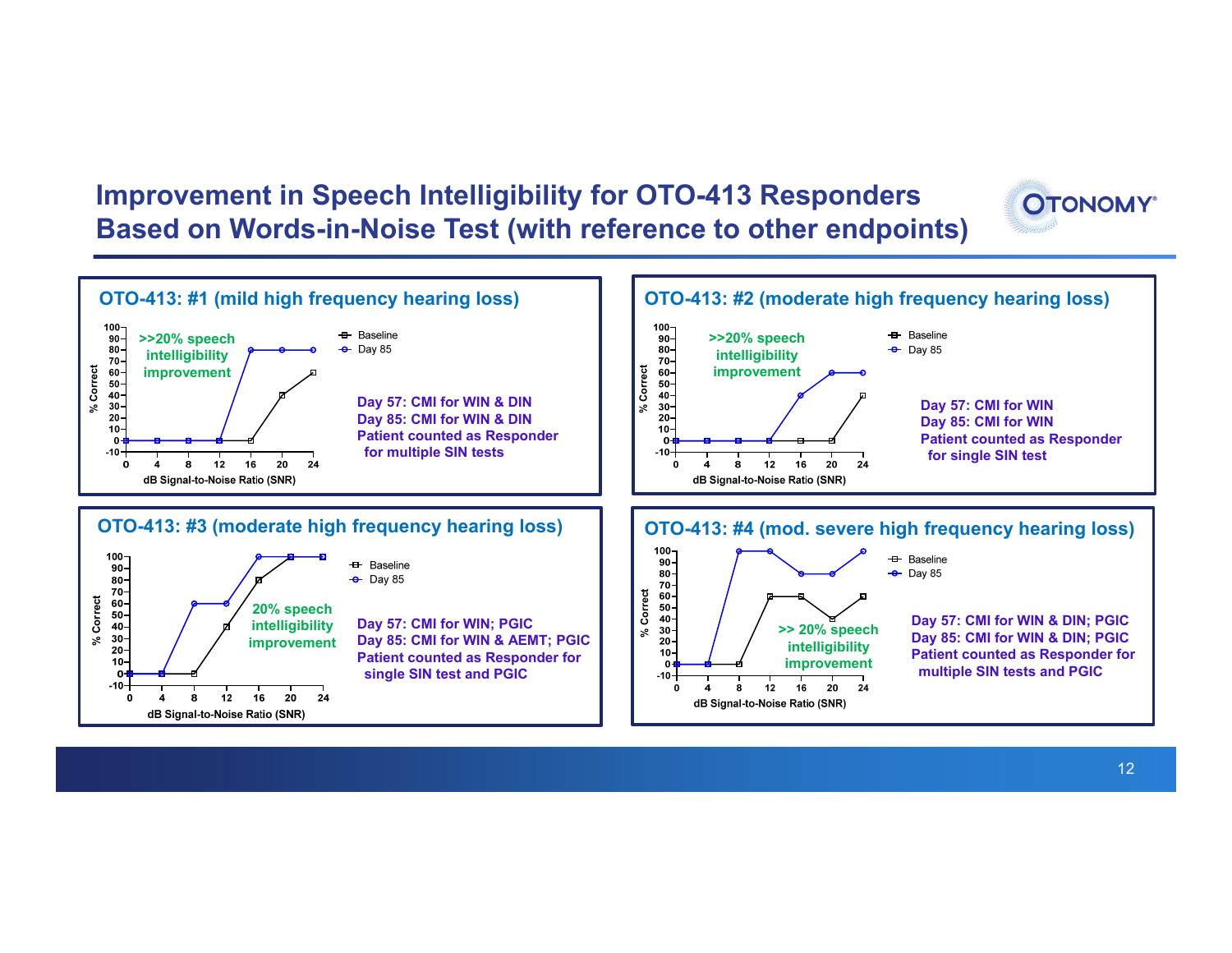### **Improvement in Speech Intelligibility for OTO-413 Responders Based on Words-in-Noise Test (with reference to other endpoints)**





**OTONOMY**\*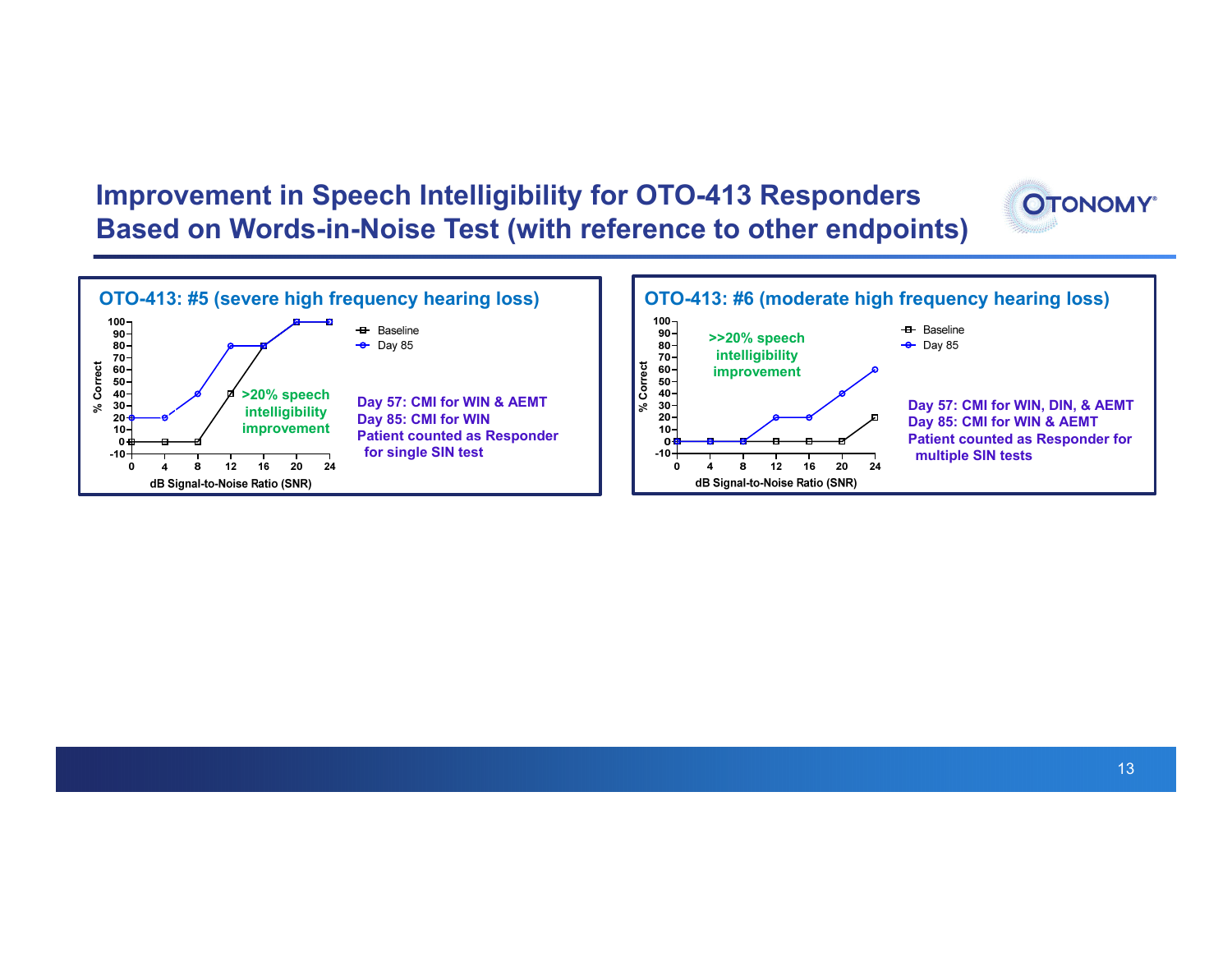

- Safety assessment included 22 subjects treated with OTO-413 and 11 with placebo
- •32% of OTO-413 vs. 46% of placebo subjects reported an adverse event (AE)
- $\bullet$ No serious adverse events and no discontinued patients due to an AE
- • OTO-413 AE severity was mild 4/22 (18%) or moderate 2/22 (9%)
	- Most ear-related AEs occurred on same day as injection or immediately following
	- Single severe AE (food poisoning) not related to OTO-413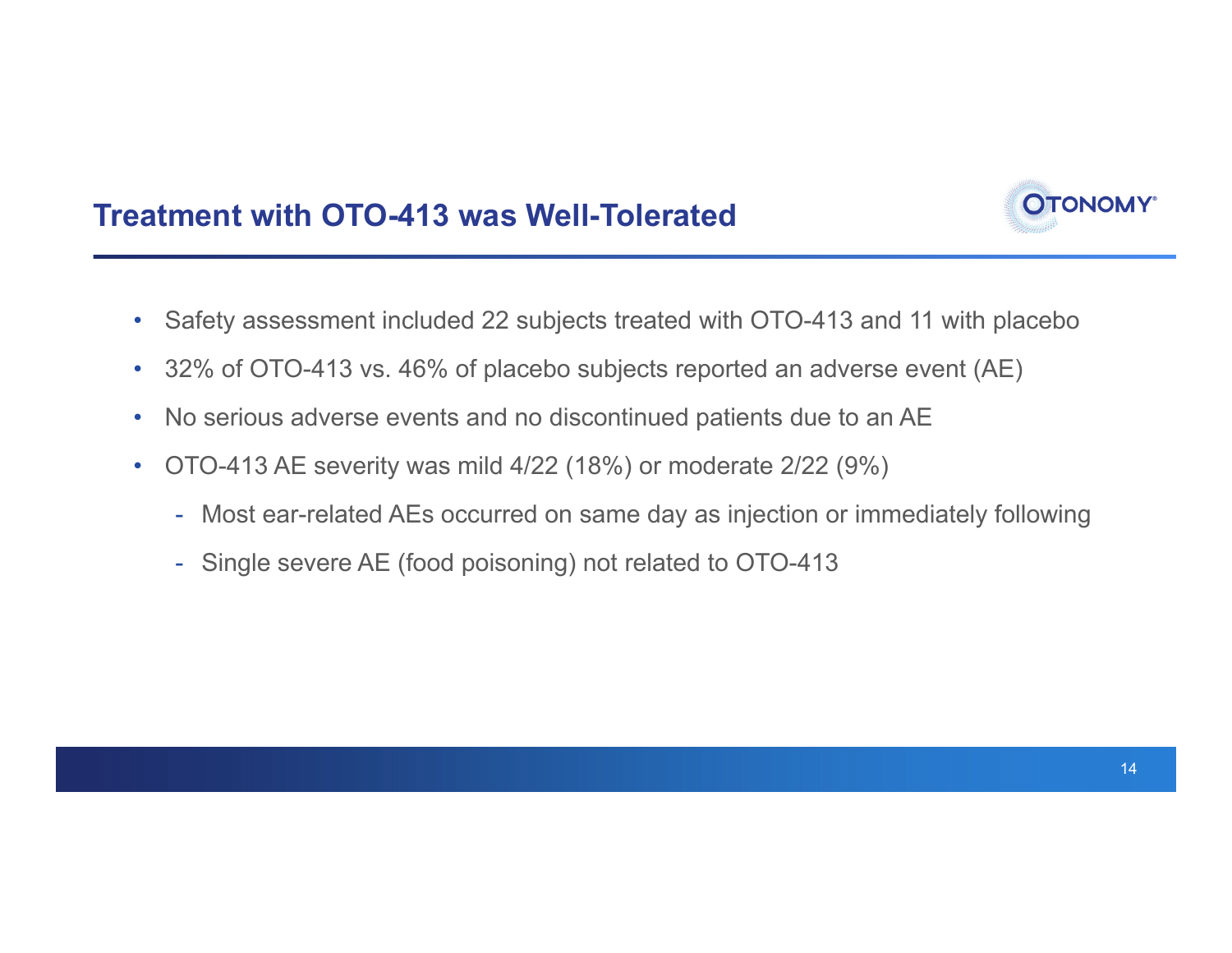

**Randomized, double-blinded, placebo-controlled higher dose cohorts of OTO-413 given as a single intratympanic injection in subjects with hearing loss**

| Screening & Baseline | 3-month Follow-up: hearing tests at Day 15, 29, 57 and 85                                                                                    |
|----------------------|----------------------------------------------------------------------------------------------------------------------------------------------|
|                      | $\left(\bigodot_{\substack{1 \text{ odd} \\ 0 \leq x \leq 1}} 2:1 \text{ random matrix.} \right)$<br>$(0.75 \text{ mg or } 1.50 \text{ mg})$ |

- $\bullet$  Expect increased  ${\sf C}_{\sf max}$  and longer duration of drug exposure based on preclinical PK studies
- Same enrollment criteria and clinical trial design used in Phase 2a study
- Each dose cohort expected to enroll approximately 12 patients with 2:1 randomization
- Started with 0.75 mg and escalated to 1.50 mg (5x dose used in Phase 2a trial)
- Expect top-line results 2H22, with results to be used to finalize Phase 2 plans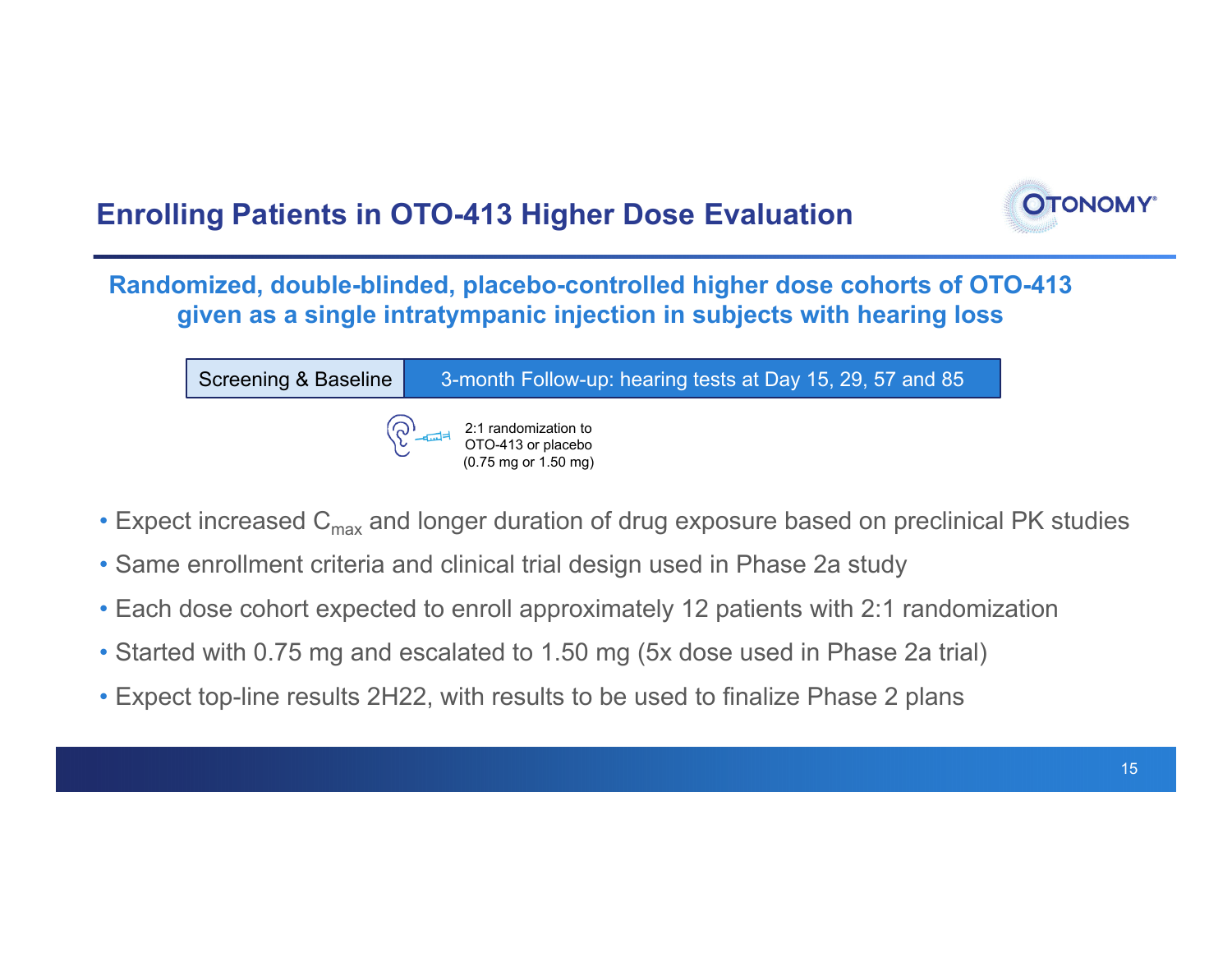### **Expected Next Steps for OTO-413 Program**





- Higher dosing cohorts provide additional placebo-controlled efficacy readouts
- Also expand data set for assessing SIN tests
- Considering review of results and SIN tests with FDA in EOP1 meeting
- Plan to initiate full dose-ranging Phase 2 efficacy trial by end of 2022
	- May evaluate 2 doses plus placebo
	- Incorporate "learnings" from Phase 2a and higher dose cohorts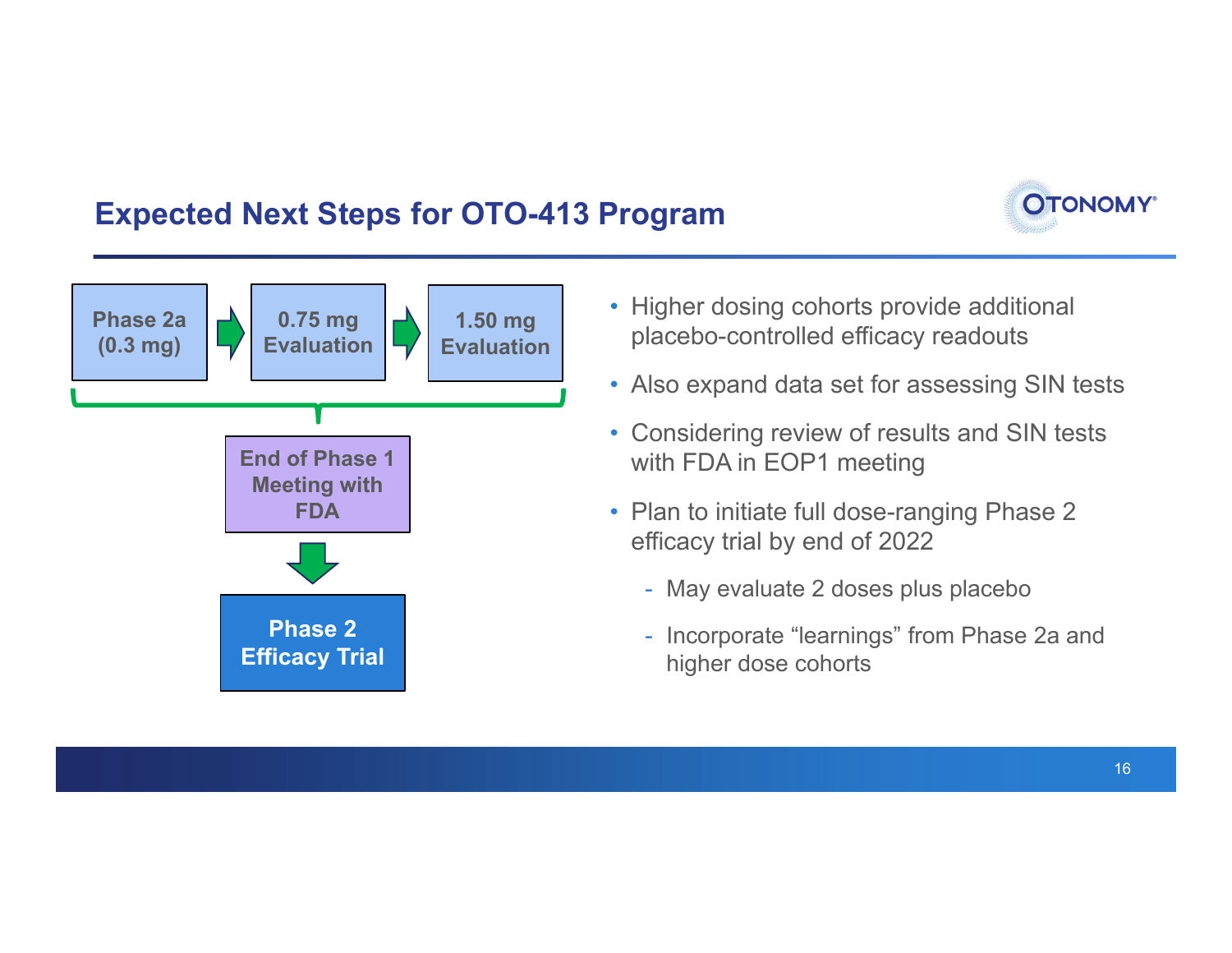

- $\bullet$  Phase 2a provides a second independent, placebo-controlled trial demonstrating the treatment benefit of OTO-413 vs. placebo
- $\bullet$ Results support continued targeting of a broad hearing loss population
- $\bullet$  KOLs are encouraged with the level of speech intelligibility improvements observed in OTO-413 responders
- $\bullet$ Potential for broadening or increasing level of treatment response with higher dosing
- $\bullet$ Phase 2a and ongoing evaluations provide important learnings for our next trial
- $\bullet$  OTO-413 clinical signal supports initiation of a full dose-ranging Phase 2 efficacy trial by the end of 2022